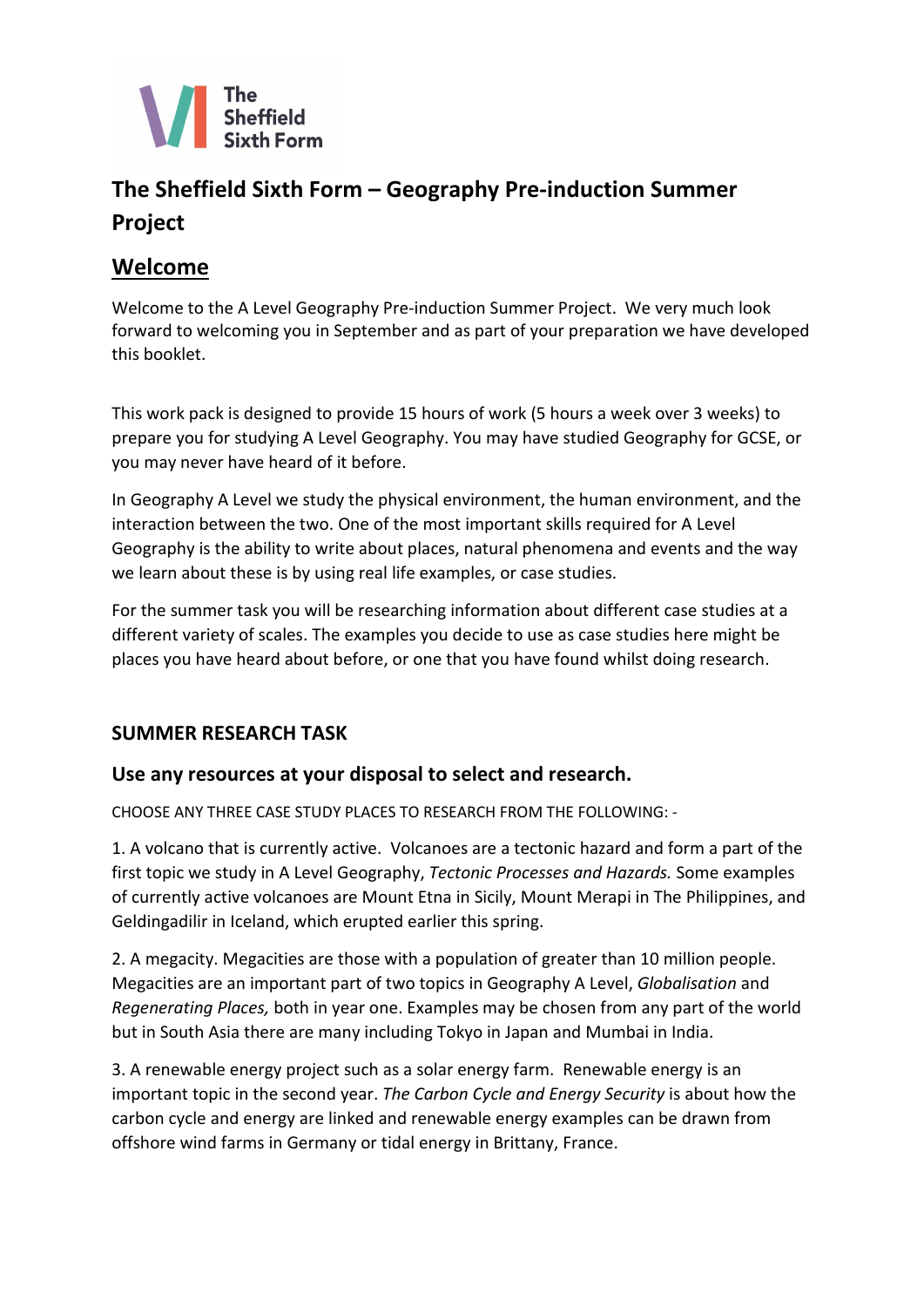

### Here is an example:

#### **Mount Etna in Italy**

#### **LOCATION**

• The active volcano of Mount Etna is located on the Italian Island of Sicily.

• It is 18.5 miles north of the city of Catania.

• The base of the volcano is surrounded by towns and villages such as Maletto to the northwest of the summit crater.

#### **PICTURE**



#### **SIGNIFICANCE**

- The volcano is 10,922 feet high.
- The volcano is an incredibly significant international tourist attraction for Sicily's economy.
- Tourists can take a scenic train ride, ski on ski sections, and go on a cable car to the crater.
- The volcano is currently active, and many residents of the surrounding villages and towns must regularly abandon their houses due to hot, moving lava.

*The example above is just for a basic outline you can develop your case studies more by explaining their significance and not just using bullet point.*